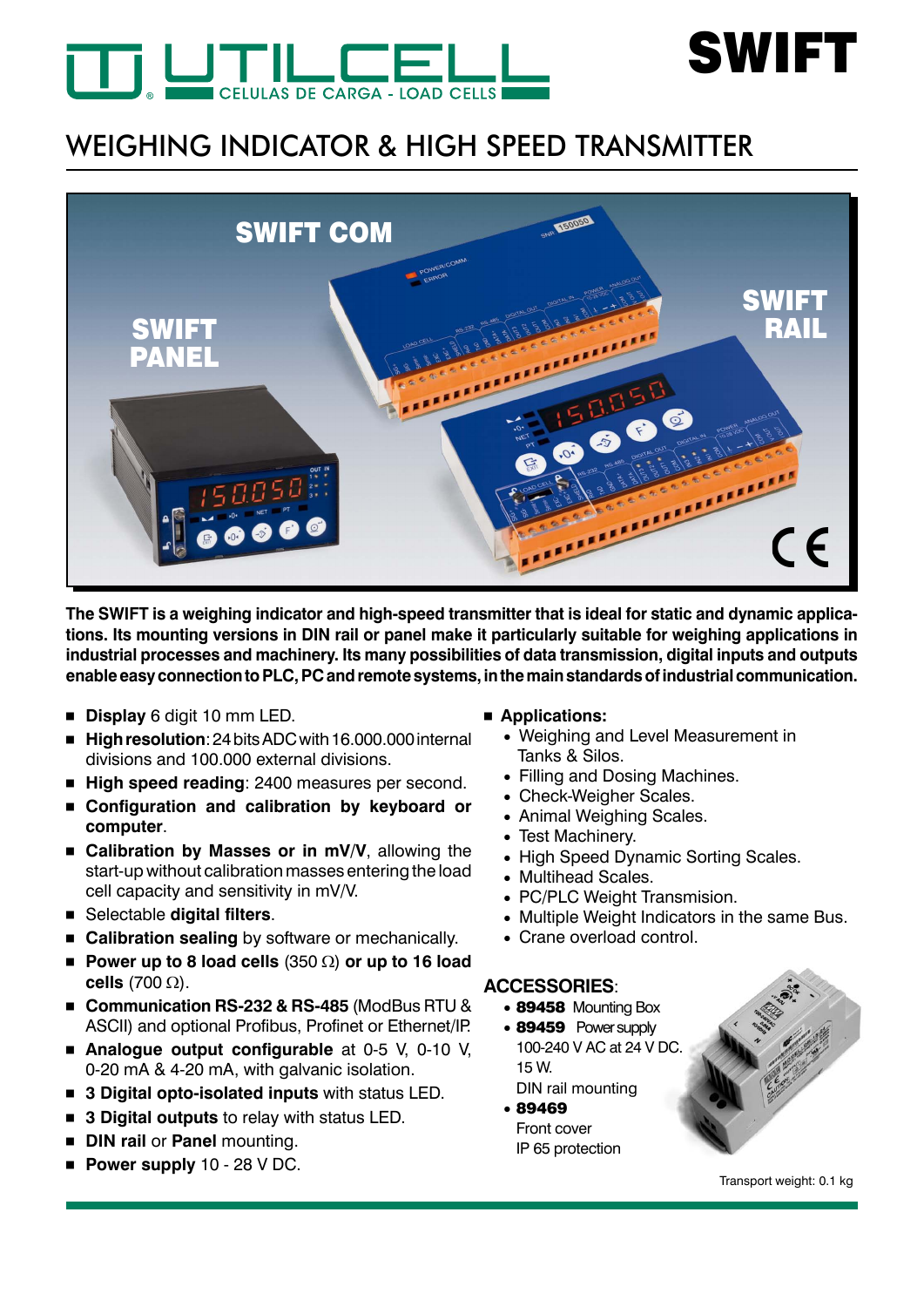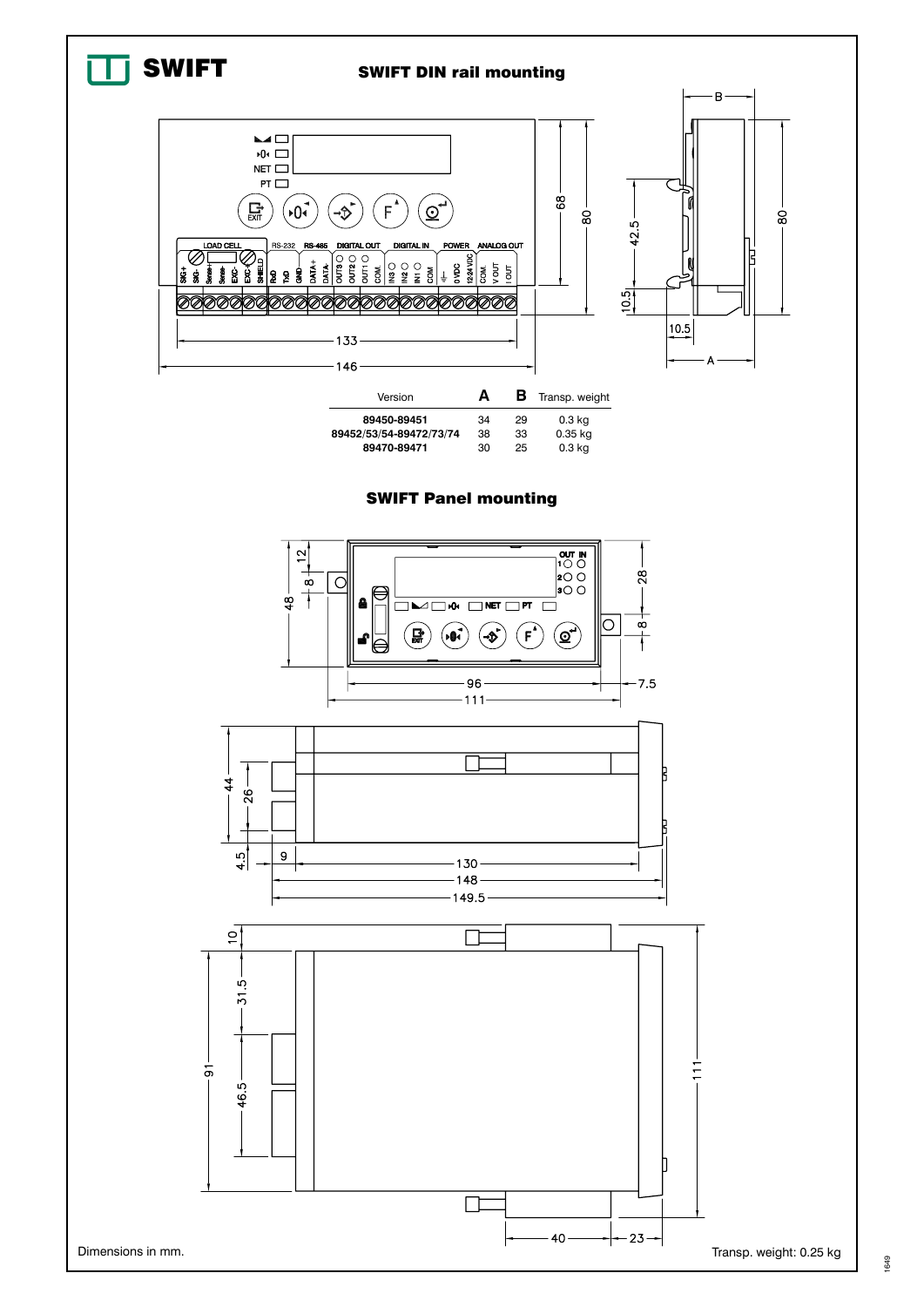

## **VERSIONS**

|                            | Ref.  | <b>Name</b>                 | <b>Display</b> | 0/20 mA<br>$4/20$ mA | 0/5V | <b>RELAY</b><br>0/10 V OUTPUTS | <b>DIGITAL</b><br><b>INPUTS</b> | <b>COMMUNICATIONS</b>              |
|----------------------------|-------|-----------------------------|----------------|----------------------|------|--------------------------------|---------------------------------|------------------------------------|
|                            | 89450 | SWIFT RAIL RS+ANALOG        |                |                      |      | 3                              | 3                               | RS-232 / RS-485 MODBUS             |
| 00000<br><b>SWIFT RAIL</b> | 89451 | <b>SWIFT RAIL RS</b>        | ✓              |                      |      | 3                              | 3                               | RS-232 / RS-485 MODBUS             |
|                            | 89452 | <b>SWIFT RAIL PROFIBUS</b>  | ✔              |                      |      | 3                              | 3                               | RS-232 / RS-485 MODBUS PROFIBUS    |
|                            | 89453 | <b>SWIFT RAIL PROFINET</b>  |                |                      |      | 3                              | 3                               | RS-232 / RS-485 MODBUS PROFINET    |
|                            | 89454 | SWIFT RAIL ETHERNET/IP      | ✓              |                      |      | 3                              | 3                               | RS-232 / RS-485 MODBUS ETHERNET/IP |
|                            | 89470 | SWIFT COM RS+ANALOG         |                | $\checkmark$         |      | 3                              | 3                               | RS-232 / RS-485 MODBUS             |
|                            | 89471 | <b>SWIFT COM RS</b>         |                |                      |      | 3                              | 3                               | RS-232 / RS-485 MODBUS             |
|                            | 89472 | <b>SWIFT COM PROFIBUS</b>   |                |                      |      | 3                              | 3                               | RS-232 / RS-485 MODBUS PROFIBUS    |
| <b>SWIFT COM</b>           | 89473 | <b>SWIFT COM PROFINET</b>   |                |                      |      | 3                              | 3                               | RS-232 / RS-485 MODBUS PROFINET    |
|                            | 89474 | SWIFT COM ETHERNET/IP       |                |                      |      | 3                              | 3                               | RS-232 / RS-485 MODBUS ETHERNET/IP |
|                            | 89460 | SWIFT PANEL RS+ANALOG       |                |                      |      | 3                              | 3                               | RS-232 / RS-485 MODBUS             |
|                            | 89461 | <b>SWIFT PANEL RS</b>       | ✔              |                      |      | 3                              | 3                               | RS-232 / RS-485 MODBUS             |
|                            | 89462 | <b>SWIFT PANEL PROFIBUS</b> |                |                      |      | 3                              | 3                               | RS-232 / RS-485 MODBUS PROFIBUS    |
| <b>SWIFT PANEL</b>         | 89463 | SWIFT PANEL PROFINET        | ✔              |                      |      | 3                              | 3                               | RS-232 / RS-485 MODBUS PROFINET    |
|                            | 89464 | SWIFT PANEL ETHERNET/IP     | ✔              |                      |      | 3                              | 3                               | RS-232 / RS-485 MODBUS ETHERNET/IP |

## **TECHNICAL SPECIFICATIONS**

#### **Load cell connection**:

| Display -99 999999 999                |
|---------------------------------------|
| Transmission: 600 readings per second |
|                                       |
|                                       |
|                                       |
| Span: 3.5 ppm/°C max                  |
|                                       |
|                                       |

#### **Inputs & Outputs**:

| RS-485 half-duplex                                                    |
|-----------------------------------------------------------------------|
| Protocol: Own protocol, ModBus (RTU & ASCII)                          |
| Transmission rates: 4800115200 bauds selectable                       |
|                                                                       |
| 3 relay outputs max. 125 V AC - 30 V DC, 100 mA, with status LED      |
|                                                                       |
| Output voltage: 0-10 V Output current: $0/4$ - 20 mA (<500 $\Omega$ ) |
|                                                                       |
|                                                                       |
|                                                                       |

#### **Power, working condition and mechanical data**: